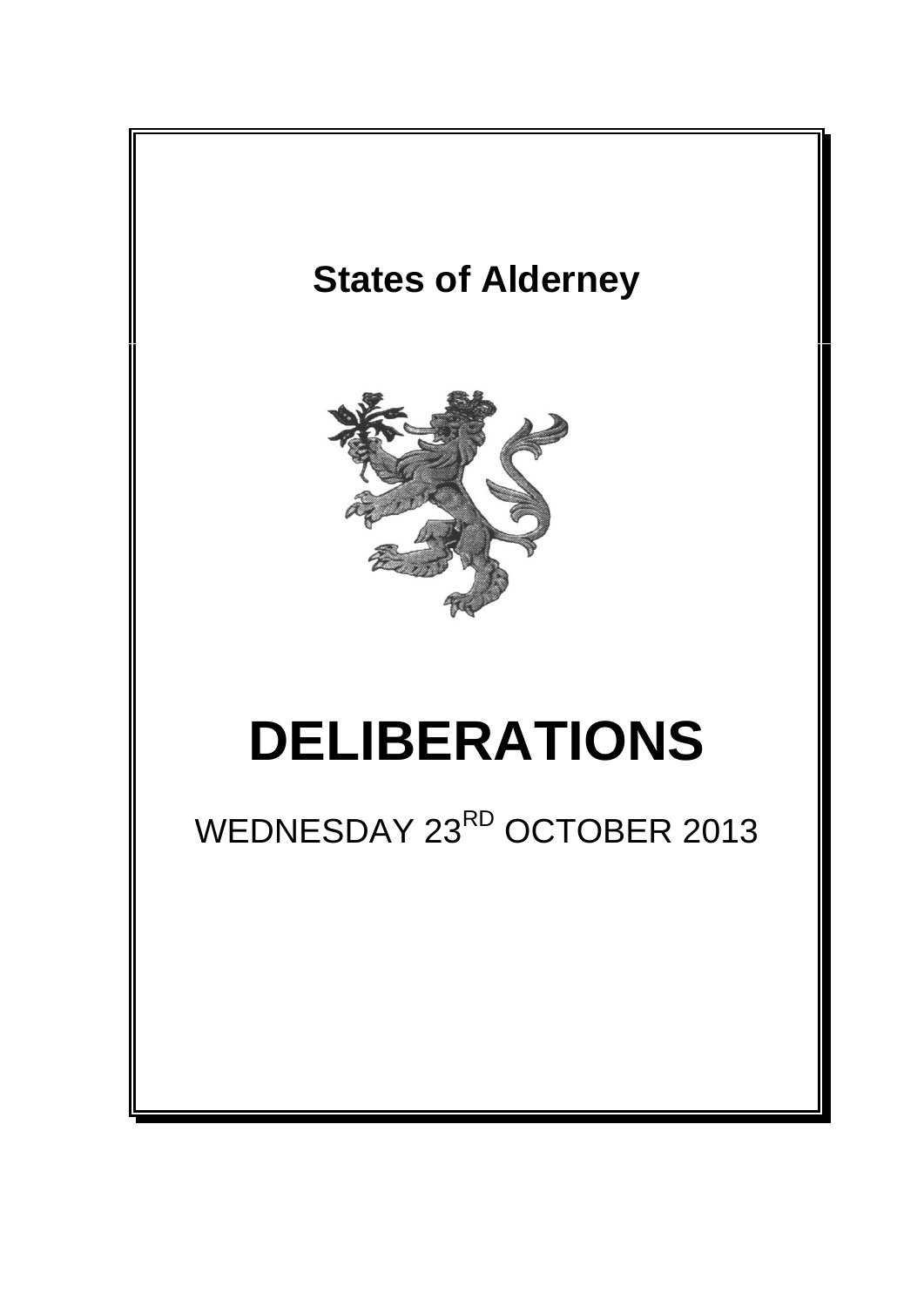## **STATES OF ALDERNEY DELIBERATIONS FOR THE MEETING OF WEDNESDAY 23RD OCTOBER 2013 AT 17:30**

Present: Mr Stuart Trought, President Mr Ian Tugby Mr Matt Birmingham Mr Paul Arditti Mr Louis Jean Mr Neil Harvey Mr Francis Simonet Mr Robert McDowall Mr Chris Rowley

Colonel Colin Mason represented His Excellency The Lieutenant-Governor of the Bailiwick of Guernsey.

# **Item l Register of Historic Buildings & Ancient Monuments**

**The States resolved to take note of the list of properties appearing in the States Register of Historic Buildings & Ancient Monuments as required by the Building and Development Control (Alderney) Law, 2002.**

**Proposed by Mr Birmingham, seconded by Mr Rowley**

**Approved unanimously**

# **Item Il Budgets for 2014 and Revised Budgets 2013**

**The States resolved, after consideration of the Budget Report:-**

**to accept the States of Alderney Revenue and Capital Budgets for 2014**

**to accept the States of Alderney Water Board Revenue and Capital Budgets for 2014**

**Proposed by Mr McDowall, seconded by Mr Simonet**

**Approved unanimously**

# **Item IIl Occupiers' Rate 2014**

**The States resolved to approve "The Occupiers' Rate (Level for 2014) Ordinance, 2013".**

**Proposed by Mr McDowall, seconded by Mr Simonet**

**Approved unanimously**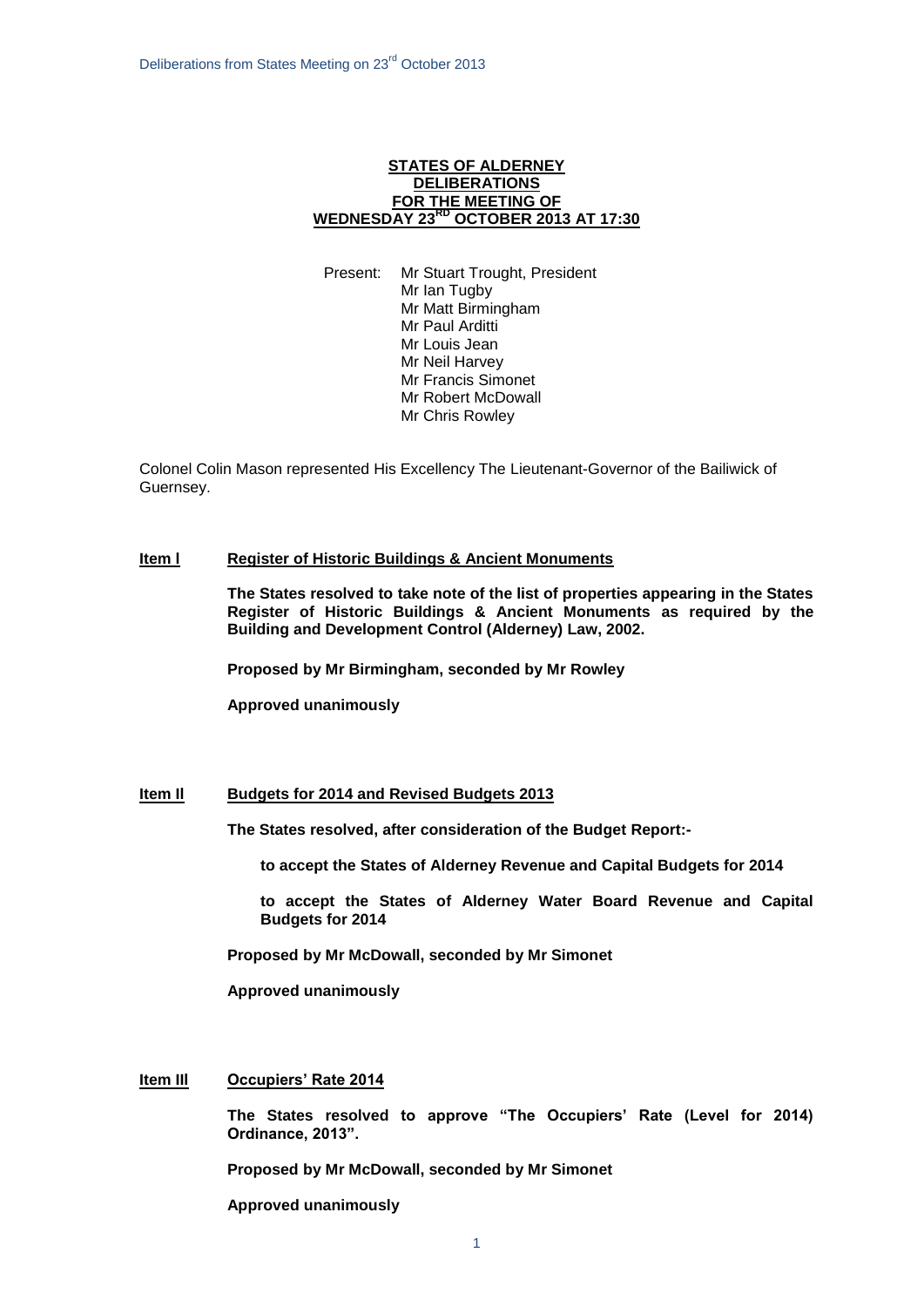## **Item lV Proposed increase in Water Rates**

**The States resolved to approve "The States Water Supply (Rates of Charge) (Alderney) Ordinance 2013".**

**Proposed by Mr Jean, seconded by Mr Tugby**

**Approved unanimously**

## **Item V The Companies (Alderney) Law 1994 - Fees Ordinance 2013**

**The States resolved to approve "The Companies (Alderney) Law (Fees) Ordinance 2013".**

**Proposed by Mr Simonet, seconded by Mr McDowall**

**Approved by a majority** All in favour except Mr Jean who voted against

#### **Item VI The Al-Qaida (Restrictive Measures) (Alderney) Ordinance, 2013**

**The States is asked to approve "The Al-Qaida (Restrictive Measures) (Alderney) Ordinance, 2013".**

**Proposed by Mr Simonet, seconded by Mr Rowley**

**Approved unanimously**

# **Item VII Alderney Commission for Renewable Energy: Appointment of Chairman**

**The States resolved to approve, on the recommendation of the Policy and Finance Committee and in accordance with section 6 of the Renewable Energy (Alderney) Law, 2007, the appointment for a period of 6 months, the term**  ending on 24<sup>th</sup> April 2014, of Ms Pamela Dixon as Chairman of the Alderney **Commission for Renewable Energy.** 

**Proposed by Mr Simonet, seconded by Mr Harvey**

**Approved unanimously**

#### **Item VIII Questions and Reports**

.

The attached report on 'The PwC and States of Alderney Initiative' was read out by Mr Harvey.

The attached report on 'Reform of the Electoral Roll' was read out by Mr Simonet.